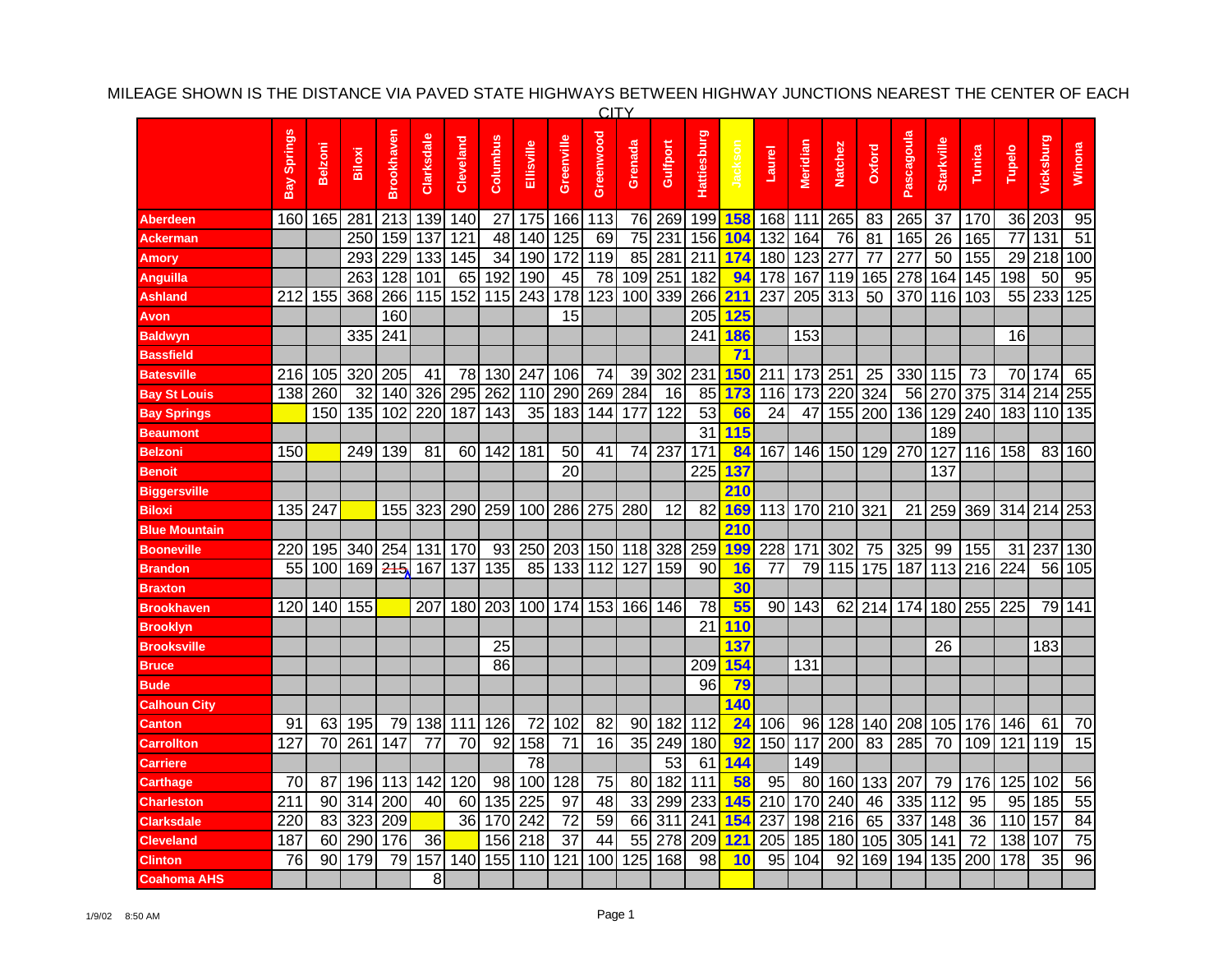|                        | <b>CITY</b> |                 |                 |                 |                  |           |          |                 |                 |           |         |          |                    |            |        |          |                  |                  |            |                   |        |         |                  |                 |
|------------------------|-------------|-----------------|-----------------|-----------------|------------------|-----------|----------|-----------------|-----------------|-----------|---------|----------|--------------------|------------|--------|----------|------------------|------------------|------------|-------------------|--------|---------|------------------|-----------------|
|                        | Bay Springs | <b>Belzoni</b>  | Biloxi          | Brookhaven      | Clarksdale       | Cleveland | Columbus | Ellisville      | Greenville      | Greenwood | Grenada | Gulfport | <b>Hattiesburg</b> | Jackson    | Laurel | Meridian | <b>Natchez</b>   | Oxford           | Pascagoula | <b>Starkville</b> | Tunica | Tupelo  | Vicksburg        | Winona          |
| Coahoma                |             |                 |                 |                 | 40               |           |          |                 |                 | 75        |         | 325      | 275                | <b>168</b> |        | 240      |                  |                  |            |                   | 25     |         |                  |                 |
| Coffeeville            | 145         | 85              | 299             | 184             | 69               | 75        | 107      | 175             | 102             | 49        | 18      | 286      | 206                | <b>129</b> | 207    | 162      | 232              | 33               | 328        | 85                | 85     | 75      | 148              | 43              |
| <b>Coldwater</b>       |             |                 |                 |                 |                  |           |          |                 |                 |           | 60      |          |                    | 175        |        |          |                  |                  |            | 141               |        |         |                  |                 |
| <b>Collins</b>         |             |                 | 111             |                 | 214              |           | 176      |                 |                 |           |         | 97       | 28                 | 63         | 27     |          |                  | 217              | 120        | 163               |        |         |                  |                 |
| Columbia               |             |                 | $\overline{97}$ |                 | 239              |           | 207      |                 | 203             | 182       | 196     | 89       | $\overline{30}$    | 85         | 61     | 118      | 113              | $\overline{245}$ | 123        | 197               |        | 259     | 126              |                 |
| Columbus               | 143         | 142             | 259             | 201             | 170              | 156       |          | 164             | 161             | 108       | 105     | 246      | 177                | 146        | 146    | 89       | 240              | 109              | 255        | 22                | 195    | 62      | 191              | 82              |
| Corinth                |             |                 | 361             |                 | 146              |           | 113      |                 | 218             | 165       |         | 349      | 279                | 219        | 248    | 191      | 322              | 88               | 346        | 112               | 139    | 51      | 257              |                 |
| <b>Crawford</b>        |             |                 |                 |                 |                  |           |          |                 |                 |           |         |          |                    | 142        |        |          |                  |                  |            |                   |        |         |                  |                 |
| <b>Crystal Springs</b> |             |                 | 175             |                 | 186              |           | 174      |                 | 132             | 123       |         | 163      | 88                 | 28         | 86     | 121      | 82               |                  | 188        | 153               |        | 196     | 45               |                 |
| <b>Decatur</b>         |             |                 | 174             |                 | 187              |           | 109      |                 | 174             | 127       |         | 161      | 93                 | 73         | 63     | 26       | 181              |                  |            | 94                |        | 157     |                  |                 |
| DeKalb                 |             |                 | 199             |                 | 181              |           | 61       |                 | 177             | 122       |         | 194      | 125                | 112        | 84     | 36       | 230              | 138              | 199        | 68                |        |         | 116 140          |                 |
| Drew                   |             |                 | 300             |                 | 30               |           |          |                 | 57              | 45        |         |          | 218                | 130        |        |          |                  | 80               |            | 127               |        |         |                  |                 |
| Diamondhead            |             |                 |                 |                 |                  |           |          |                 |                 |           |         | 15       |                    | 185        |        |          |                  |                  |            |                   |        |         |                  |                 |
| <b>Durant</b>          |             |                 | 235             |                 |                  |           |          |                 | 95              |           |         |          | 150                | 62         |        | 100      |                  | 105              |            | 78                |        |         |                  |                 |
| Ecru                   |             |                 | 340             |                 |                  |           |          |                 |                 |           |         |          |                    | 173        |        |          |                  |                  |            |                   |        |         |                  |                 |
| <b>Ellisville</b>      | 35          | 181             | 100             |                 | 95 242           | 218       | 164      |                 | 201             | 185       | 166     | 90       | 25                 | 97         | 8      | 63       | 157              | 223              | 114        | 155               | 300    | 219     | 131 170          |                 |
| Enterprise             |             |                 |                 |                 |                  |           |          |                 |                 |           |         |          | $\overline{71}$    | 110        |        | 15       |                  |                  |            |                   |        |         |                  |                 |
| Eupora                 |             |                 |                 |                 |                  |           | 55       |                 |                 |           |         |          | 174                | <b>122</b> |        |          |                  |                  |            | 30                |        |         |                  |                 |
| Fayette                |             |                 | 207             | 55              | 195              | 160       | 228      |                 | 133             | 148       |         | 195      | 120                | 82         | 134    |          | 23               | 241              |            | 207               |        |         | 50               |                 |
| Fernwood               |             |                 |                 |                 |                  |           |          |                 |                 |           |         |          | 79                 | 85         |        |          |                  |                  |            |                   |        |         |                  |                 |
| Forest                 |             |                 | 164             |                 | 172              |           | 130      |                 | 156             | 105       |         | 155      | 89                 | 50         |        |          |                  | 210              |            | 108               |        |         |                  |                 |
| Friars Point           |             |                 |                 |                 | 22               |           |          |                 |                 |           |         |          |                    | 170        |        |          |                  |                  |            |                   |        |         |                  |                 |
| <b>Fulton</b>          |             |                 | 279             |                 | 133              |           | 64       |                 | 190             | 138       |         | 311      | 248                | <b>192</b> |        |          |                  | 75               |            | 78                |        | 25      |                  |                 |
| Gautier                |             |                 | 16              |                 |                  |           |          |                 |                 |           |         |          | 100                | <b>185</b> |        |          |                  |                  |            | 275               |        |         |                  |                 |
| Gloster                |             |                 | 175             |                 |                  |           |          |                 |                 |           |         |          | 117                | 118        |        |          |                  | 277              |            | 243               |        | 286     |                  |                 |
| Greenville             | 183         | 50              | 286             | 170             | 72               | 37        | 161      | 201             |                 | 53        | 86      | 274      | 205                | 117        | 201    | 187      | 154              | 136              | 311        | 146               | 108    | 173     | 85               | 80              |
| Greenwood              | 144         | 41              | 275             | 151             | 59               | 44        | 108      | 185             | 53              |           | 33      | 257      | 184                | 96         | 180    | 141      | 169              | 95               | 290        | 86                | 93     | 120     | 100              | $\overline{26}$ |
| Grenada                | 150         | $\overline{75}$ | 275             | 166             | 66               | 55        | 104      | 166             | $\overline{87}$ | 33        |         | 263      | 194                | 111        | 174    | 138      | $\overline{202}$ | 56               | 284        | 83                | 96     | 86      | $\overline{133}$ | $\overline{25}$ |
| Georgetown             |             |                 |                 |                 |                  |           |          |                 |                 |           |         |          | 72                 | 40         |        |          |                  |                  |            |                   |        |         |                  |                 |
| Gulfport               | 122         | 237             | 12              |                 | 311              | 278 246   |          | 90              | 274             | 257       | 268     |          | 69                 | 157        | 101    | 158      | 202              | 309              | 37         | 246 357           |        | 298 201 |                  | 241             |
| <b>Hattiesburg</b>     | 53          | 171             | 82              | $\overline{78}$ | $\overline{241}$ | 209       | 177      | $\overline{25}$ | 205             | 184       | 194     | 69       |                    | 88         | 31     | 88       | 143              | 239              | 96         | 177               | 278    | 229     | 132              | 172             |
| <b>Hazlehurst</b>      |             |                 | 168             |                 | 189              |           | 182      |                 | 146             | 131       |         | 158      | 89                 | 35         |        | 127      |                  | 196              |            | 160               |        |         |                  |                 |
| Heidelburg             |             |                 | 126             |                 |                  |           |          |                 |                 |           |         | 114      | 45                 | 87         | 20     | 40       |                  |                  |            |                   |        |         |                  |                 |
| Hernando               |             |                 | 352             |                 | 83               | 115       | 175      |                 | 147             | 109       |         | 337      | 268                | <b>182</b> | 21     | 43       |                  | 64               |            | 151               | 40     | 105     |                  |                 |
| <b>Hollandale</b>      |             |                 | 280             |                 | 85               |           |          |                 | 27              | 63        |         |          |                    | 196 108    |        | 193      |                  |                  |            |                   |        |         |                  |                 |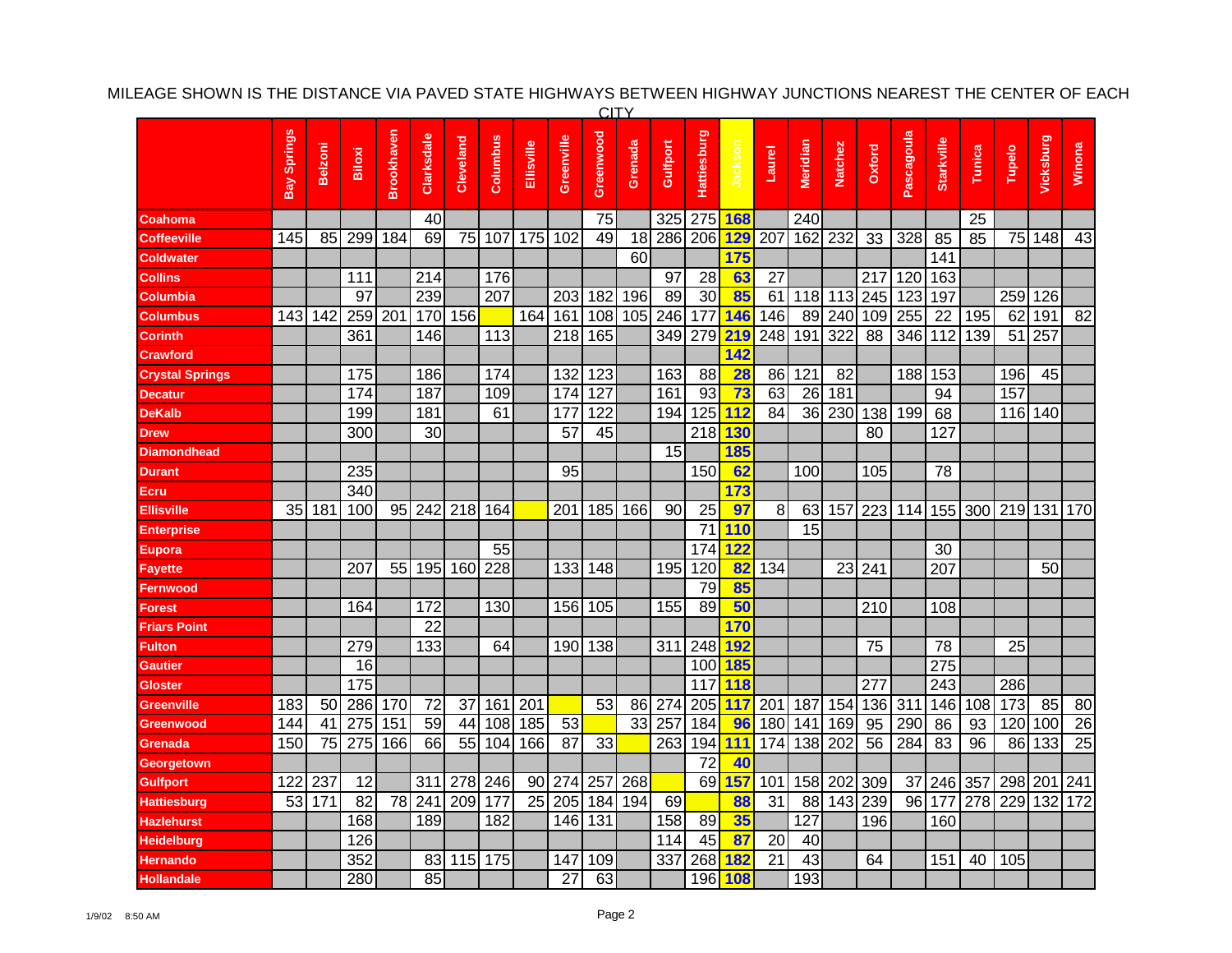| <b>CITY</b>          |                 |                |                 |                  |            |           |          |            |            |           |         |                  |                    |         |        |          |                |        |            |                   |        |        |            |        |
|----------------------|-----------------|----------------|-----------------|------------------|------------|-----------|----------|------------|------------|-----------|---------|------------------|--------------------|---------|--------|----------|----------------|--------|------------|-------------------|--------|--------|------------|--------|
|                      | Bay Springs     | <b>Belzoni</b> | Biloxi          | Brookhaven       | Clarksdale | Cleveland | Columbus | Ellisville | Greenville | Greenwood | Grenada | Gulfport         | <b>Hattiesburg</b> | Jacksor | Laurel | Meridian | <b>Natchez</b> | Oxford | Pascagoula | <b>Starkville</b> | Tunica | Tupelo | Vicksburg  | Winona |
| <b>Holly Bluff</b>   |                 |                |                 |                  |            |           |          |            |            |           |         |                  | 158                | 70      |        |          |                |        |            |                   |        |        |            |        |
| <b>Holly Springs</b> | 220             | 150            | 360             | 243              | 91         | 130       | 123      | 285        | 163        | 110       | 80      | 335              | 268                | 188     | 237    | 194      | 291            | 30     | 346        | 134               | 73     |        | 60 210 100 |        |
| <b>Horn Lake</b>     |                 |                |                 |                  |            |           |          |            |            |           |         |                  |                    | 220     |        |          |                |        |            |                   |        |        |            |        |
| <b>Houlka</b>        |                 |                |                 |                  |            |           |          |            |            |           |         |                  |                    | 152     |        |          |                |        |            |                   |        |        |            |        |
| Houston              |                 |                | 286             |                  | 117        |           | 56       |            | 146        | 84        |         | 281              | 211                | 140     | 180    |          |                | 55     |            | 50                |        | 32     |            |        |
| <b>Hurley</b>        |                 |                |                 |                  |            |           | 232      |            |            |           |         | 65               |                    | 173     |        |          |                |        |            |                   |        | 328    |            |        |
| Indianola            |                 |                | 270             |                  | 56         | 32        | 137      |            | 24         | 29        |         | 258              | 188                | 100     | 185    | 163      | 170            | 108    | 284        | 116               |        | 148    | 100        |        |
| luka                 | 246             | 224            | 358             |                  | 169        | 207       | 110      | 250        | 241        | 178       |         | 359              | 284                | 231     | 244    | 199      | 333            | 102    | 365        | 127               | 167    | 59     | 275 175    |        |
| Jackson              | 66              | 84             | 169             | 55               | 154        | 121       | 146      | 97         | 117        | 96        | 111     | 157              | 88                 |         | 84     |          | 93 103         | 159    | <b>189</b> | 125               | 200    | 168    | 44         | 86     |
| <b>IttaBena</b>      |                 |                | 277             |                  |            | 55        | 117      |            | 44         | 10        | 50      |                  | 196                | 108     |        |          |                | 98     |            |                   |        |        |            |        |
| Jayess               |                 |                |                 |                  |            |           |          |            |            |           |         |                  | 76                 | 78      |        |          |                |        |            |                   |        |        |            |        |
| Kiln                 |                 |                | 42              |                  |            |           |          |            |            |           |         | 31               |                    | 168     |        |          |                |        | 68         |                   |        |        |            |        |
| Kokomo               |                 |                |                 |                  |            |           |          |            |            |           |         |                  |                    | 101     |        |          |                |        |            |                   |        |        |            |        |
| Kosciusko            | 105             | 65             | 217             | 180              | 111        | 115       | 81       | 125        | 105        | 53        | 60      | 205              | 136                | 69      | 115    | 81       | 172            | 106    | 225        | 55                | 150    | 104    | 107        | 45     |
| Lafayette Springs    |                 |                |                 |                  |            |           |          |            |            |           |         |                  |                    |         |        |          |                |        |            | 92                |        |        |            |        |
| Lake                 |                 |                |                 |                  |            |           |          |            |            |           |         |                  |                    | 55      |        |          |                |        |            |                   |        |        |            |        |
| Laurel               | $\overline{24}$ | 167            | 113             | 85               | 237        | 205       | 146      | 8          | 201        | 180       | 174     | 101              | 31                 | 84      |        | 57       | 148            | 208    | 110        | 150               | 284    | 198    | 128 151    |        |
| <b>Leakesville</b>   |                 |                | 86              |                  |            |           |          |            |            |           |         |                  | 56                 | 144     |        | 104      |                | 275    | 80         | 193               |        |        |            |        |
| Leland               |                 |                | 280             |                  | 63         |           | 154      |            | 8          | 45        |         | 267              | 198                | 110     | 194    | 180      | 153            | 122    | 294        | 133               |        | 165    | 82         |        |
| .exington            |                 |                | 237             |                  |            |           |          |            |            |           | 60      |                  | 156                | 68      |        |          |                | 108    |            | 87                |        |        |            |        |
| Liberty              |                 |                | 175             |                  |            |           |          |            |            |           |         |                  | 93                 | 100     |        |          |                | 260    |            | 225               |        |        |            |        |
| ong Beach            |                 |                | 16              |                  | 314        |           | 250      |            | 278        | 260       |         | 3                | 73                 | 160     | 104    | 161      | 205            | 312    | 40         | 254               |        | 302    | 205        |        |
| <b>_orman</b>        |                 |                |                 |                  |            |           |          |            |            |           |         |                  |                    | 76      |        |          | 34             |        |            |                   |        |        |            |        |
| Louisville           |                 |                | 224             |                  | 143        | 135       | 56       |            | 139        | 86        | 89      | $\overline{213}$ | $\overline{143}$   | 94      | 112    | 67       | 197            | 98     | 222        | 34                |        | 97     | 134        |        |
| Lucedale             |                 |                | 63              |                  | 302        |           | 209      |            | 265        | 235       |         | 75               | 60                 | 148     | 70     | 126      |                | 289    | 45         | 220               |        | 303    |            |        |
| -umberton            |                 |                | $\overline{70}$ |                  |            |           |          |            |            |           |         | 59               | 26                 | 114     |        | 113      |                |        |            |                   |        |        |            |        |
| Macon                |                 |                | 216             |                  | 179        |           | 31       |            | 175        | 122       |         | 213              | 147                | 129     | 120    | 64       | 230            | 115    | 228        | 35                |        | 83     | 171        |        |
| Magee                |                 |                |                 | 75               |            |           |          |            |            |           |         | 112              | 46                 | 45      |        |          |                |        |            | 160               |        |        |            |        |
| Magnolia             |                 |                | 141             | $\overline{35}$  | 241        |           | 233      |            | 204        | 183       |         | 145              | 76                 | 87      | 103    | 164      |                | 76 246 | 165        | 212               |        | 255    | 131        |        |
| <b>Marks</b>         | 226             | 100            | 329             | $\overline{215}$ | 18         |           | 50 149   | 257        | 85         | 64        | 59      | $\overline{317}$ | 248                | 160     | 244    | 173      | 231            | 48     | 344        | 148               | 42     | 100    | 158        | 85     |
| <b>Mayersville</b>   |                 |                | 258             |                  | 114        |           | 204      |            | 57         | 87        |         | 246              | 173                | 89      | 173    | 179      | 127            | 173    | 273        | 182               |        | 205    | 54         |        |
| <b>Mayhew</b>        |                 |                |                 |                  |            |           |          |            |            |           |         |                  |                    | 143     |        |          |                |        |            |                   |        |        |            |        |
| <b>McAdams</b>       |                 |                |                 |                  |            |           |          |            |            |           |         |                  |                    | 75      |        |          |                |        |            |                   |        |        |            |        |
| <b>McCall Creek</b>  |                 |                |                 |                  |            |           |          |            |            |           |         |                  |                    | 67      |        |          |                |        |            |                   |        |        |            |        |
| <b>McLain</b>        |                 |                |                 |                  |            |           |          |            |            |           |         |                  |                    | 125     |        |          |                |        |            |                   |        |        |            |        |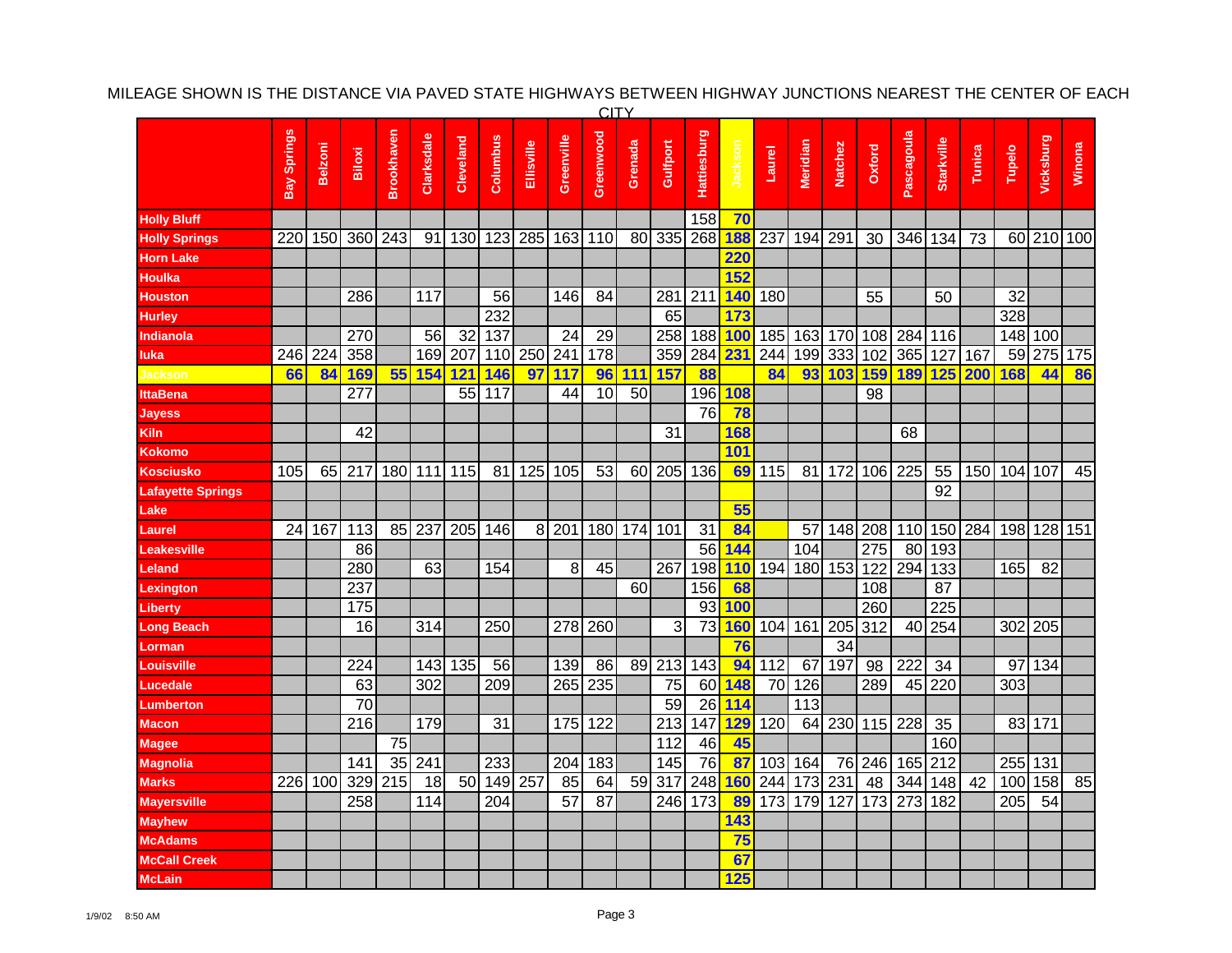|                       |             |                |        |                 |            |           |                  |            |            | <b>CITY</b> |         |          |                 |                 |        |                 |             |        |            |                   |        |        |                 |         |
|-----------------------|-------------|----------------|--------|-----------------|------------|-----------|------------------|------------|------------|-------------|---------|----------|-----------------|-----------------|--------|-----------------|-------------|--------|------------|-------------------|--------|--------|-----------------|---------|
|                       | Bay Springs | <b>Belzoni</b> | Biloxi | Brookhaven      | Clarksdale | Cleveland | Columbus         | Ellisville | Greenville | Greenwood   | Grenada | Gulfport | Hattiesburg     | Jacksor         | Laurel | Meridian        | Natchez     | Oxford | Pascagoula | <b>Starkville</b> | Tunica | Tupelo | Vicksburg       | Winona  |
| <b>McComb</b>         |             |                | 141    |                 | 232        |           | 228              | 104        | 196        | 178         |         | 132      | 73              | 80              | 105    | 162             |             | 69 239 | 166        | 205               |        | 250    | 101             |         |
| <b>McCool</b>         |             |                |        |                 |            |           |                  |            |            |             |         |          | 149             | 90              |        |                 |             |        |            |                   |        |        |                 |         |
| <b>Meadville</b>      | 120         | 160            | 179    |                 | 28 232     | 190       | 227              | 110        | 160        | 175         | 190     | 170      | 108             | 81              | 111    | 174             | 35          | 240    | 204        | 206               | 265    | 264    |                 | 75 165  |
| <b>Mendenhall</b>     | 50          | 115            | 138    |                 | 185        | 152       | 177              | 60         | 148        | 127         |         | 126      | 56              | 31              | 53     | 92              | 107         | 197    | 163        | 148               | 231    | 197    |                 | 79 117  |
| <b>Meridian</b>       | 47          | 146            | 170    | 143             | 198        | 185       | 89               | 63         | 187        | 141         | 138     | 158      | 88              | 93              | 57     |                 | 205         | 163    | 166        | 99                | 232    | 141    |                 | 134 117 |
| <b>Monticello</b>     |             |                | 138    | $\overline{20}$ | 226        | 193       | $\overline{218}$ |            | 189        | 168         | 183     | 126      | $\overline{57}$ | $\overline{72}$ | 64     | 121             | 80          | 231    | 156        | 200               |        | 240    | $\overline{80}$ |         |
| <b>Montpelier</b>     |             |                |        |                 |            |           |                  |            |            |             |         |          |                 | <b>150</b>      |        |                 |             |        |            | 30                |        |        |                 |         |
| <b>Morehead</b>       |             |                |        |                 | 53         |           | 130              |            | 30         | 23          |         |          | 195             | 107             |        |                 | 180         |        |            | 110               | 98     |        |                 |         |
| <b>Morton</b>         |             |                |        |                 |            |           |                  |            |            |             |         |          | 90              | 40              |        |                 |             |        |            |                   |        |        |                 |         |
| <b>Moss Point</b>     |             |                | 27     |                 | 332        |           | 250              |            | 305        | 284         |         | 39       | 91              | 178             | 104    | 161             | 230         |        | 7          | 265               |        | 291    | 224             |         |
| <b>Mound Bayou</b>    |             |                | 310    |                 | 25         |           |                  |            | 45         | 55          |         |          | 220             | 140             |        |                 |             |        |            | 145               |        | 175    |                 |         |
| <b>Myrtle</b>         |             |                |        |                 |            |           |                  |            |            |             |         |          |                 | 190             |        |                 |             |        |            |                   |        |        |                 |         |
| <b>Natchez</b>        | 155         | 150            | 210    |                 | 62 216     | 180       | 240              | 157        | 154        | 169         | 202     | 202      | 143             | 103             |        | 148 205         |             | 250    | 231        | 228               | 254    | 275    |                 | 69 194  |
| <b>Nettleton</b>      |             |                | 320    |                 |            |           |                  |            |            |             |         |          | 248             | 180             |        | 150             |             |        |            |                   |        | 20     |                 |         |
| <b>New Albany</b>     | 225         | 160            | 323    |                 | 97         | 140       | 87               | 250        |            | 169 116     |         | 311      | 241             | <b>182</b>      |        |                 | 210 167 285 | 35     | 320        | 91                | 100    |        | 26 216 115      |         |
| <b>New Augusta</b>    |             |                | 78     |                 | 262        |           | 200              |            |            |             |         | 155      | 22              | 108             | 50     |                 |             | 250    | 75         | 206               |        |        |                 |         |
| <b>Newton</b>         |             |                | 164    |                 |            |           |                  |            |            |             |         |          | $\overline{83}$ | 66              |        | $\overline{27}$ |             |        |            |                   |        |        |                 |         |
| <b>Ocean Springs</b>  |             |                | 4      | 175             | 326        |           | 263              |            | 291        | 273         |         | 16       | 86              | 173             | 121    | 174             | 214         | 325    | 17         | 275               |        |        | 315 218         |         |
| <b>Okolona</b>        |             |                |        |                 |            |           |                  |            |            |             |         |          | 224             | 165             |        |                 |             |        |            | 45                |        | 19     |                 |         |
| <b>Olive Branch</b>   | 243         | 169            | 375    | 270             | 90         | 140       | 155              | 275        | 151        | 131         | 100     | 375      | 298             | 215             | 274    | 220             | 289         | 58     | 415        | 150               | 62     | 85     |                 | 259 125 |
| <b>Oxford</b>         | 191         | 129            | 321    |                 | 65         | 105       | 109              | 223        | 136        | 95          | 56      | 309      | 239             | 159             | 208    | 163             | 250         |        | 317        | 95                | 86     | 48     | 181             | 72      |
| <b>Parchman</b>       |             |                |        |                 |            |           |                  |            |            |             |         |          |                 | 146             |        |                 |             |        |            |                   |        |        |                 |         |
| <b>Perkinston</b>     |             |                | 42     |                 |            |           |                  |            |            |             |         | 30       | 39              | 127             |        |                 |             |        |            |                   |        |        |                 |         |
| Pascagoula            | 136         | 270            | 21     | 174             | 337        | 305       | 255              | 114        | 311        | 290         | 284     | 37       | 96              | 189             | 110    |                 | 166 231     | 317    |            | 255               | 389    | 295    | 228 261         |         |
| <b>Pass Christian</b> |             |                |        |                 |            |           |                  |            |            |             |         |          | 77              | 165             |        |                 | 215         |        |            |                   |        |        |                 |         |
| Pearl                 |             |                |        |                 |            |           |                  |            |            |             |         |          | 83              | 10              |        |                 |             |        |            |                   |        |        |                 |         |
| Petal                 |             |                | 84     |                 | 244        |           | 174              |            | 207        | 186         |         | 73       | 3               | 94              | 29     | 86              | 144         |        | 99         |                   |        | 226    | 134             |         |
| Philadelphia          | 65          | 100            | 199    |                 | 151        | 160       | 82               | 95         | 145        | 94          | 109     | 186      | 117             | 79              | 86     | 40              | 182         | 130    | 195        | 62                | 190    | 123    | 120             | 80      |
| <b>Picayune</b>       |             |                | 61     |                 | 303        |           | 239              |            | 267        | 246         |         | 49       | 62              | 149             | 93     | 150             | 172         |        | 83         |                   |        | 291    | 186             |         |
| <b>Pittsboro</b>      |             |                |        |                 |            |           |                  |            |            |             |         |          | 211             | 144             |        |                 |             |        |            | 63                |        |        |                 |         |
| <b>Plain Grove</b>    |             |                |        |                 |            |           |                  |            |            |             |         |          |                 | 140             |        |                 |             |        |            |                   |        |        |                 |         |
| <b>Plymouth Bluff</b> |             |                |        |                 |            |           |                  |            |            |             |         |          |                 | 150             |        |                 |             |        |            |                   |        |        |                 |         |
| Pontotoc              |             |                | 320    |                 | 92         |           | 76               | 235        | 163        |             | 85      |          | 239             | 163             |        |                 |             |        |            | 85                |        | 19     |                 |         |
| Poplarville           |             |                | 63     | 107             |            |           | 270              |            |            | 223         |         | 52       | 43              | 127             |        | 128             |             |        |            | 208               |        | 272    |                 |         |
| <b>Port Gibson</b>    |             |                | 245    |                 |            |           |                  |            |            |             |         |          | 140             | 66              |        |                 | 43          |        |            |                   | 220    |        | 30 <sup>1</sup> |         |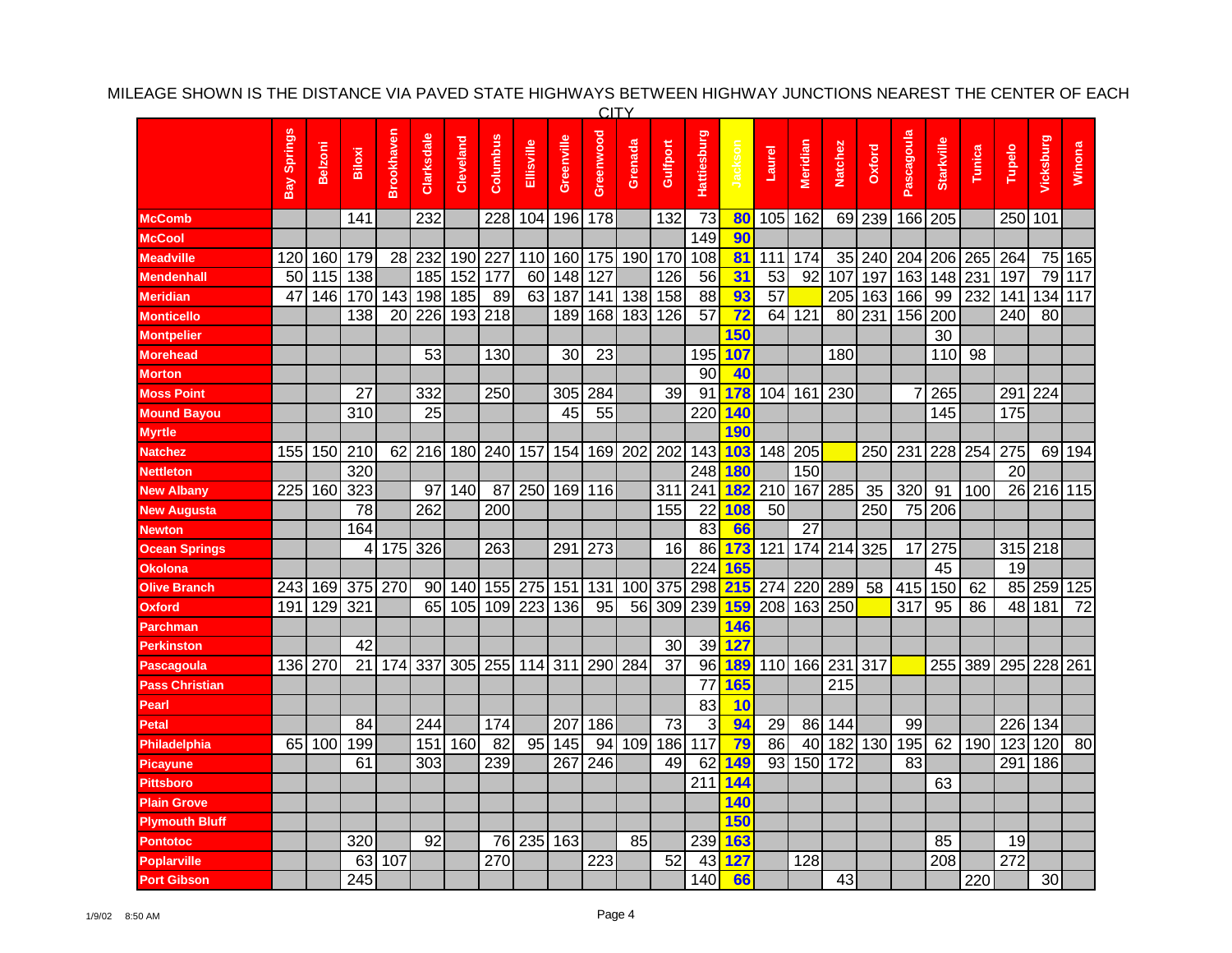|                          | <b>CITY</b> |                |        |            |                         |                 |                 |            |                 |                |                 |                |                    |            |        |          |                |                 |            |            |        |                 |           |        |
|--------------------------|-------------|----------------|--------|------------|-------------------------|-----------------|-----------------|------------|-----------------|----------------|-----------------|----------------|--------------------|------------|--------|----------|----------------|-----------------|------------|------------|--------|-----------------|-----------|--------|
|                          | Bay Springs | <b>Belzoni</b> | Biloxi | Brookhaven | Clarksdale              | Cleveland       | Columbus        | Ellisville | Greenville      | Greenwood      | Grenada         | Gulfport       | <b>Hattiesburg</b> | Jackson    | Laurel | Meridian | <b>Natchez</b> | Oxford          | Pascagoula | Starkville | Tunica | Tupelo          | Vicksburg | Winona |
| Prentiss                 |             |                |        |            |                         |                 |                 |            |                 |                |                 |                | 41                 | 61         |        | 126      |                |                 |            |            |        |                 |           |        |
| <b>Progress</b>          |             |                |        |            |                         |                 |                 |            |                 |                |                 |                |                    | 103        |        |          |                |                 |            |            |        |                 |           |        |
| Puckett                  |             |                |        |            |                         |                 |                 |            |                 |                |                 |                | 65                 | 36         |        |          |                |                 |            |            |        |                 |           |        |
| Purvis                   |             |                |        |            |                         |                 |                 |            | 224             |                |                 |                | 14                 | 107        |        |          |                |                 |            |            |        |                 |           |        |
| Quitman                  |             |                | 148    |            |                         |                 |                 |            |                 |                |                 |                | 66                 | 120        | 50     | 35       |                |                 |            |            |        |                 |           |        |
| Raleigh                  | 16          |                |        |            |                         |                 |                 |            |                 |                |                 |                | 63                 | 49         | 40     |          |                |                 |            | 160 132    |        |                 |           |        |
| Raymond                  |             |                |        |            |                         |                 |                 |            | 119             |                |                 | 176            | 102                | 19         |        |          |                |                 |            |            |        |                 | 32        |        |
| Redwood                  |             |                |        |            |                         |                 |                 |            |                 |                |                 |                |                    | 54         |        |          |                |                 |            |            |        |                 |           |        |
| <b>Richton</b>           |             |                | 106    |            |                         |                 |                 |            |                 |                |                 |                | 25                 | 113        |        |          |                |                 |            |            |        |                 |           |        |
| <b>Ridgeland</b>         |             |                | 178    |            |                         |                 |                 |            |                 |                |                 |                | 95                 | 10         |        |          | 113            |                 |            |            |        |                 |           |        |
| <b>Ripley</b>            |             |                | 355    |            |                         |                 |                 |            |                 |                |                 |                | 262                | 202        |        | 182      |                |                 |            | 105        | 125    | 45              |           |        |
| Robinsonville            |             |                |        |            | 55                      | 95              |                 |            |                 | 108            |                 |                |                    | 210        |        |          |                | 90              |            |            | 15     |                 | 200       |        |
| <b>Rolling Fork</b>      |             |                | 257    |            | 65                      | 70              |                 |            | 45              |                |                 |                | 176                | 88         |        |          |                |                 |            |            |        | 219             | 48        |        |
| <b>Rosedale</b>          |             |                |        |            | 42                      | 20              | 171             |            | $\overline{35}$ |                |                 |                | 229                | 141        |        |          |                |                 |            |            |        |                 |           |        |
| <b>Ruleville</b>         |             |                |        |            |                         | 10              |                 |            |                 |                |                 |                |                    | 124        |        |          |                |                 |            |            |        |                 |           |        |
| <b>Sardis</b>            |             |                | 330    |            |                         |                 |                 |            |                 |                |                 |                | 246                | <b>158</b> |        |          |                |                 |            |            |        | 81              |           |        |
| <b>Scooba</b>            |             |                |        |            |                         |                 |                 |            |                 |                |                 |                | 123                | 124        |        | 40       |                |                 |            |            |        |                 |           |        |
| <b>Seminary</b>          |             |                |        |            |                         |                 |                 |            |                 |                |                 |                |                    | 75         |        |          |                |                 |            |            |        |                 |           |        |
| Senatobia                |             |                | 340    |            | 57                      |                 | 150             |            |                 |                | 60              |                | 258                | 170        |        |          | 202 275        | 50              |            | 150        | 31     | 90              |           |        |
| Shannon                  |             |                | 305    |            |                         |                 |                 |            |                 |                |                 |                |                    | <b>160</b> |        |          |                |                 |            |            |        | $\overline{20}$ |           |        |
| <b>Shaw</b>              |             |                | 295    |            |                         | 11              |                 |            |                 |                |                 |                | 214                | <b>126</b> |        |          |                | 110             |            |            |        |                 |           |        |
| <b>Shelby</b>            |             |                | 305    |            |                         | $\overline{15}$ |                 |            | 53              |                |                 |                | 224                | 136        |        |          |                | 90              |            |            |        |                 |           |        |
| <b>Southhaven</b>        | 262         | 150            | 368    | 251        | 70                      | 115             | 161             | 295        | 143             | 118            | 96              | 348            | 278                | <b>196</b> | 289    | 230      | 282            | 90              |            | 369 200    | 40     | 99              | 213 100   |        |
| <b>Starkville</b>        | 129         | 127            | 259    | 180        | $\overline{148}$        | 141             | $\overline{22}$ | 155        | 146             | 86             | $\overline{80}$ | 246            | 177                | 125        | 150    |          | 99 228         | $\overline{95}$ | 255        |            | 169    | 64              | 166       | 63     |
| <b>State Line</b>        |             |                | 140    |            |                         |                 |                 |            |                 |                |                 |                |                    |            |        |          |                |                 |            |            |        |                 |           |        |
| <b>Stennis Space Ctr</b> |             |                | 50     |            |                         |                 |                 |            |                 |                |                 |                | 85                 | 167        |        |          |                |                 |            |            |        |                 |           |        |
| <b>Summit</b>            |             |                | 155    |            |                         |                 |                 |            |                 | 120            |                 | 136            | 80                 | 75         |        |          | 65             |                 |            |            |        | 275 275         |           |        |
| <b>Sumner</b>            |             |                |        |            |                         |                 |                 |            |                 |                |                 |                |                    | 140        |        |          |                |                 |            |            |        |                 |           |        |
| <b>Sumrall</b>           |             |                |        |            |                         |                 |                 |            |                 |                |                 |                | 20                 | 95         |        |          |                |                 | 116        |            |        |                 |           |        |
| <b>Taylorsville</b>      |             |                |        | 80         |                         |                 |                 |            |                 |                |                 |                | 44                 | 65         | 21     |          |                |                 |            |            |        | 210             |           |        |
| <b>Tchula</b>            |             |                |        |            |                         |                 |                 |            |                 |                |                 |                | 167                | 79         |        |          |                |                 |            |            |        |                 |           |        |
| <b>Tishimingo</b>        |             |                |        |            |                         |                 | 115             |            |                 |                |                 |                |                    | 216        |        |          |                | 105             |            | 112        |        | 65              |           |        |
| <b>Trinity</b>           |             |                |        |            |                         |                 |                 |            |                 |                |                 |                |                    | 140        |        |          |                |                 |            |            |        |                 |           |        |
| <b>Tunica</b>            | 240         | 116            | 369    | 255        | 36                      | 72              | 195             |            | 300 108         | 93             | 96              | 357            | 278                | <b>200</b> |        | 284 232  | 254            | 86              | 389        | 169        |        | 145             | 185 125   |        |
| <b>Tupelo</b>            |             |                |        |            | 183 159 314 225 110 138 |                 |                 |            |                 | 62 219 173 120 |                 | 86 298 229 168 |                    |            |        |          | 198 141 275    | 48              | 295        | 64         | 145    |                 | 206       | 98     |